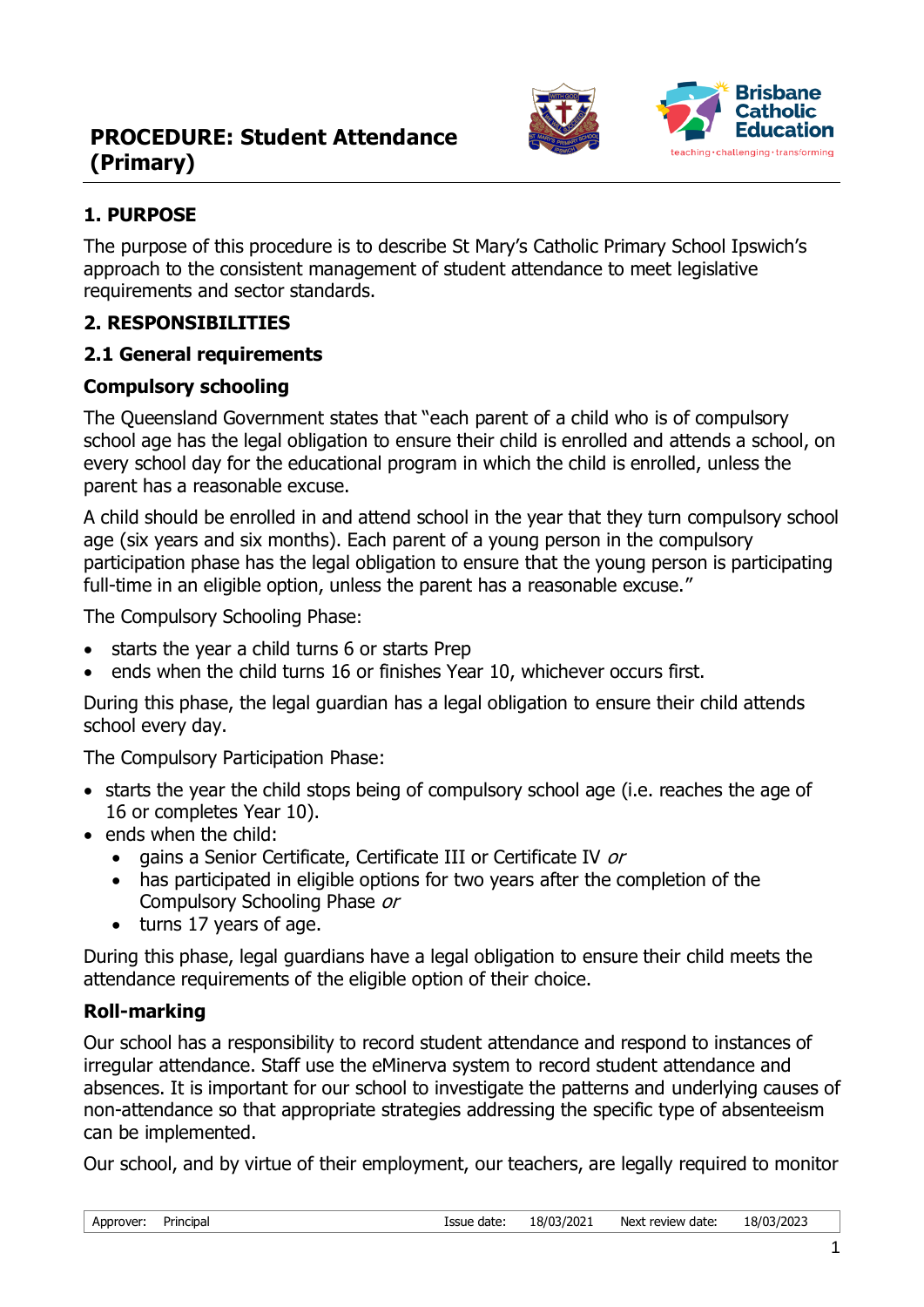

and record attendance of students in their care on a daily basis, whether absent or present in class, on excursion or at a school-based activity.

### **Student attendance level**

Students, legal guardians, and staff will work together to ensure all students meet the school expectation of 90% or above attendance and zero unexplained absences.

90% attendance equates to 5 days absence per term and 10 days absence per semester.

|  |  |  |  | 2.2 Roles and responsibilities |
|--|--|--|--|--------------------------------|
|--|--|--|--|--------------------------------|

| <b>Role</b>                                     | <b>Responsibilities</b>                                                                                                                                                                                                                                                                                                                                                                                                                                                                                                                   |
|-------------------------------------------------|-------------------------------------------------------------------------------------------------------------------------------------------------------------------------------------------------------------------------------------------------------------------------------------------------------------------------------------------------------------------------------------------------------------------------------------------------------------------------------------------------------------------------------------------|
| Principal                                       | coordinate and implement this procedure<br>$\bullet$<br>manage student attendance in consultation with the school<br>$\bullet$<br>community<br>engage with families to proactively promote high levels of<br>$\bullet$<br>student attendance<br>monitor non-attendance and re-engage students in partnership<br>$\bullet$<br>with legal guardians<br>ensure compliance of data entry in alignment with eMinerva<br>$\bullet$                                                                                                              |
|                                                 | requirements<br>ensure staff are made aware of the BCE Student Attendance<br>$\bullet$<br>policy and this procedure and ensure a copy of this procedure is<br>provided to relief staff (i.e. published on school portal)<br>record and report attendance data in annual reviews<br>$\bullet$<br>ensure relief staff are entered into WSS timesheets in order to<br>$\bullet$<br>gain access to eMinerva<br>ensure eMinerva training is part of the induction process for new<br>$\bullet$<br>staff and annual training for existing staff |
| Staff with roll-<br>marking<br>responsibilities | ensure data is entered into eMinerva in an accurate and timely<br>$\bullet$<br>manner, at least twice per day<br>any student absent from school without explanation requires<br>$\bullet$<br>same day follow up and reporting to legal guardians on the day<br>of the absence<br>follow up on eMinerva notifications of unexplained absences<br>$\bullet$<br>inform Principal of unexplained or 3+ days of absence                                                                                                                        |

#### **3. PROCEDURE**

| <b>Activity</b>           | <b>Requirement</b>                                                                                                                                                                                                            |  |
|---------------------------|-------------------------------------------------------------------------------------------------------------------------------------------------------------------------------------------------------------------------------|--|
| <b>Attendance Marking</b> | Attendance will be marked for all students each morning by<br>8:30am and in the afternoon by the class teachers after<br>second break by 1:45pm.<br>The Student Services School Officer will check this has been<br>$\bullet$ |  |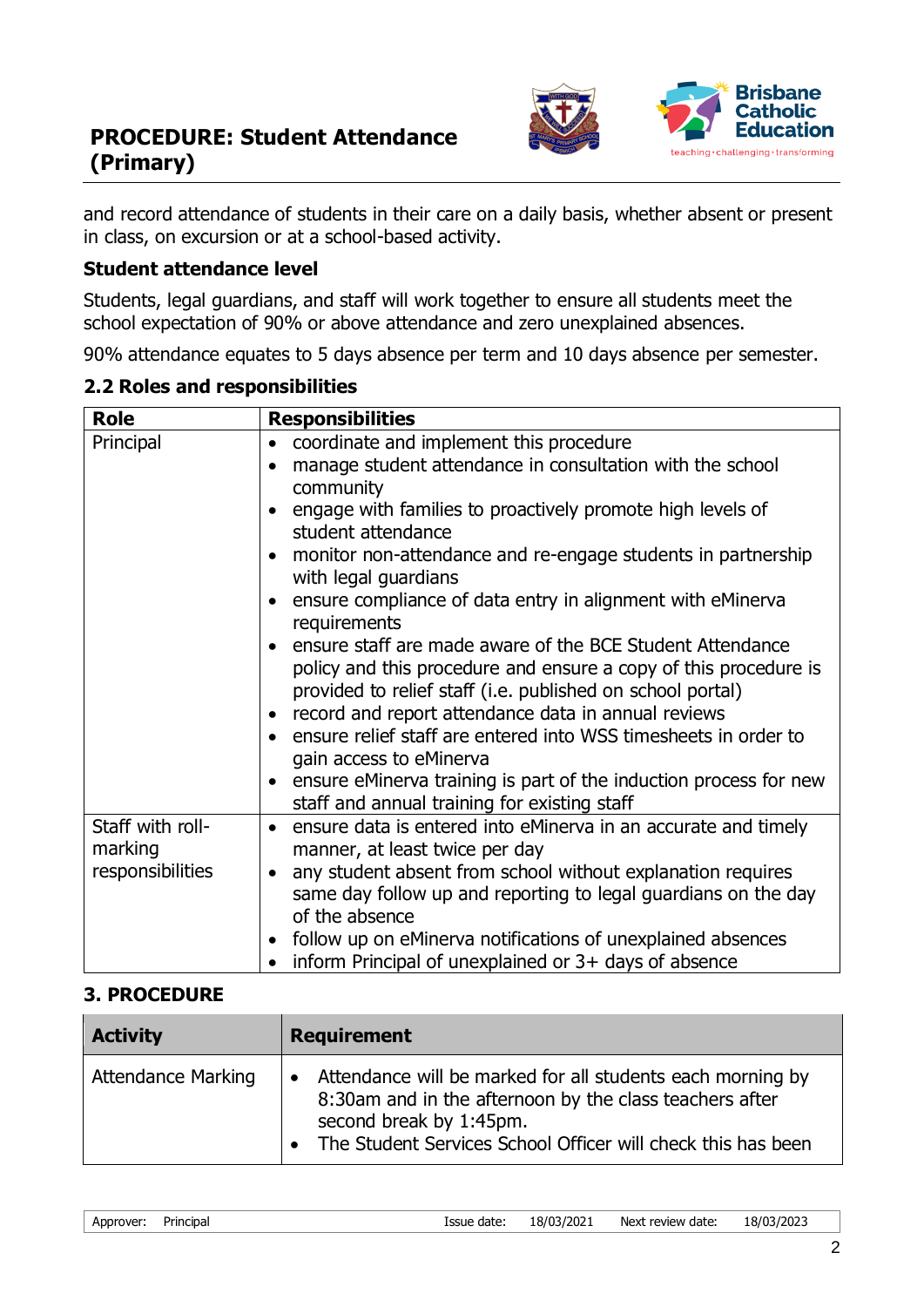

| <b>Activity</b>                   | <b>Requirement</b>                                                                                                                                                                                                                                                                                                                                                                                                                                                                                                                                                                                                                                                                                                                                                                                                                                                                                    |  |
|-----------------------------------|-------------------------------------------------------------------------------------------------------------------------------------------------------------------------------------------------------------------------------------------------------------------------------------------------------------------------------------------------------------------------------------------------------------------------------------------------------------------------------------------------------------------------------------------------------------------------------------------------------------------------------------------------------------------------------------------------------------------------------------------------------------------------------------------------------------------------------------------------------------------------------------------------------|--|
|                                   | done for classes at 9.15am and 2.00pm daily<br>A phone call will be made to the teacher if the class roll is not<br>$\bullet$<br>marked on time<br>An email will be sent to the teacher for a class roll not marked<br>The APA/APRE will be advised of unmarked and incorrectly<br>marked rolls<br>Incorrectly marked rolls will be corrected by the teacher<br>responsible for the class                                                                                                                                                                                                                                                                                                                                                                                                                                                                                                             |  |
| Present Categories in<br>eMinerva | Students who are:<br>$\bullet$<br>in class will be marked 'Present - In Class'<br>$\Omega$<br>in an alternate learning activity will be marked<br>$\circ$<br>'Present - Alternate Learning Activity'<br>with Guidance Counsellors will be marked as<br>$\circ$<br>'Present - In-School Appointment'<br>in sick bay will have their attendance category<br>$\circ$<br>changed to 'Present $-$ In Sick Bay' by the office<br>personnel<br>participating in activities (excursion; camps etc.) will<br>$\circ$<br>be marked accordingly by the teacher responsible<br>for the activity<br>These attendance categories must not be changed, unless<br>$\bullet$<br>the student is present in class and then the category should<br>be changed to 'Present - In Class'<br>Students will only be marked as 'Present – Not Required to<br>$\bullet$<br>Attend' upon instruction from School Leadership Team. |  |
| Absent Categories in<br>eMinerva  | Students who are:<br>$\bullet$<br>not in class, and notification has not been received<br>$\circ$<br>from a legal guardian, will be marked 'Absent –<br>Unexplained'<br>not in class, and notification has been received from a<br>$\circ$<br>Legal Guardian, will be marked 'Absent - Explained'<br>When marking the roll, if teachers have received written<br>information from the legal guardian regarding a student's<br>absence from school, the teacher will enter the details<br>(including absence category) into a log in eMinerva<br>If the legal guardian has informed the School Administration<br>$\bullet$<br>of the absence, the School Secretary will enter these details<br>into a log in eMinerva<br>Class teachers should enter any information regarding future                                                                                                                  |  |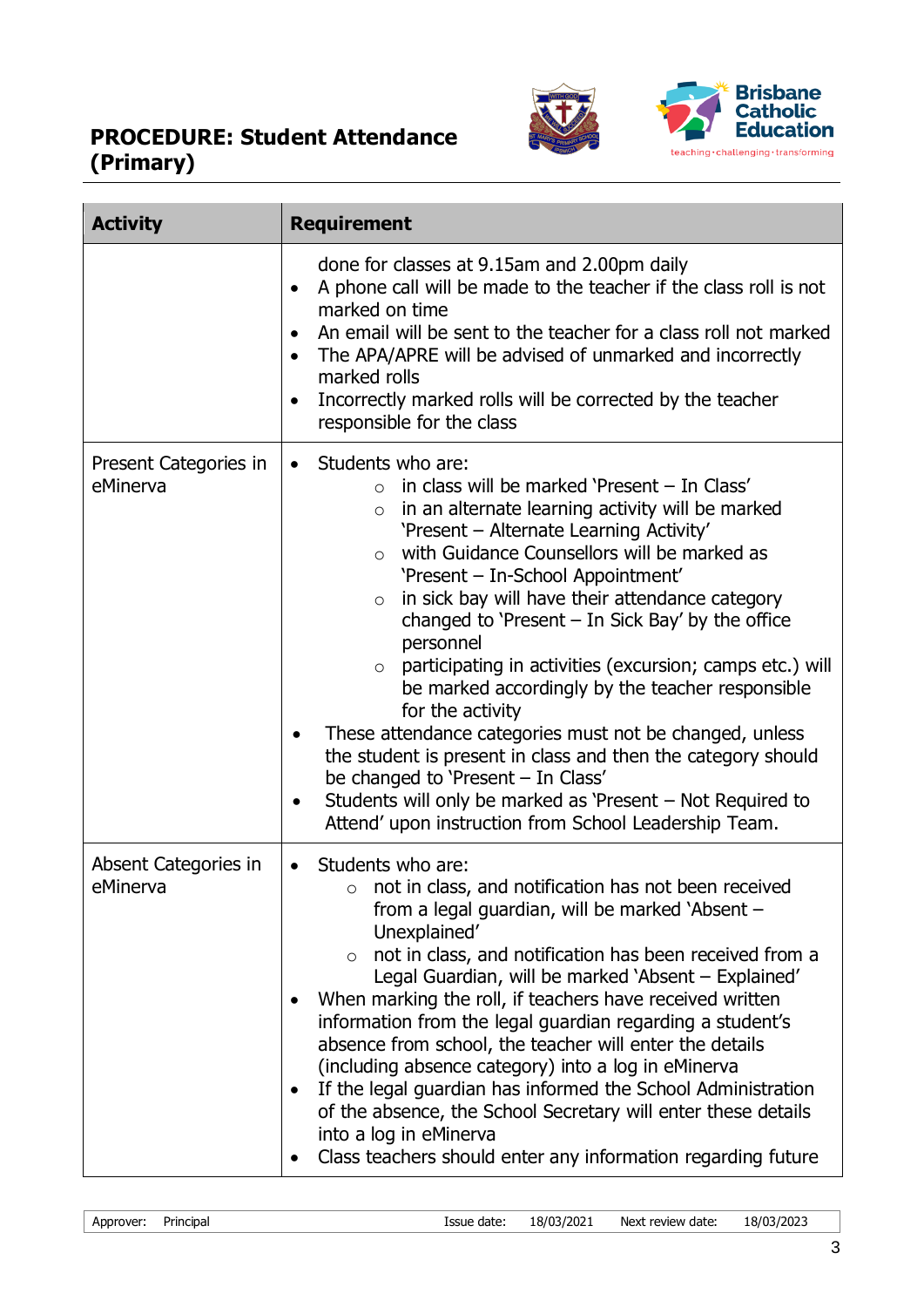

| <b>Activity</b>         | <b>Requirement</b>                                                                                                                                                                                                                                                                                                                                                                                                                                                                                                                                                                                                                                                                                                                                                                                                                                                                                                                                                                        |  |
|-------------------------|-------------------------------------------------------------------------------------------------------------------------------------------------------------------------------------------------------------------------------------------------------------------------------------------------------------------------------------------------------------------------------------------------------------------------------------------------------------------------------------------------------------------------------------------------------------------------------------------------------------------------------------------------------------------------------------------------------------------------------------------------------------------------------------------------------------------------------------------------------------------------------------------------------------------------------------------------------------------------------------------|--|
|                         | planned absences of students by entering a Notified Absence<br>into e-Minerva<br>If a student is away for three consecutive days (or earlier if<br>concerned) the class teacher will contact the Legal Guardian<br>Any student absent from school without explanation requires<br>same day follow up and reporting to legal guardians on the<br>day of the absence<br>If a student has been previously marked 'Present at school'<br>but they are not in class without permission, the teacher is to<br>ring the office and advise that the student is not present.<br>Office personnel will then inform School Leadership Team that<br>the student is missing. They will then attempt to locate the<br>student who will be dealt with according to the school's<br>Student Behaviour Support Plan<br>Students will only be marked as 'Absent - Not Required to<br>Attend', 'Absent - Truant' or 'Absent - Internal<br>Suspension' upon instruction from School Leadership<br><b>Team</b> |  |
| Unexplained<br>Absences | A notification will be sent to the student's legal guardian by<br>$\bullet$<br>approximately 9.30 am each day. The class teacher will follow<br>up any unexplained absences by contacting the student's legal<br>guardian<br>Past unexplained absences are indicated by the red<br>Unexplained Absence Alert icon on class rolls. When the class<br>teacher receives written explanation of the absence from the<br>student's legal guardian they will update the absence category<br>and enter details into eMinerva with the details                                                                                                                                                                                                                                                                                                                                                                                                                                                    |  |
| Late Arrivals           | A student is considered to have arrived late any time after<br>8.30 am.<br>All students arriving late will sign in at the office and will be<br>given a late slip. This slip needs to be presented to the<br>teacher when arriving in class. If they do not have a late slip,<br>they are to be sent to the office to sign in<br>If class teachers observe a student has made a habit of<br>arriving late, or is late for three consecutive days, they will<br>contact the student's legal guardian as per this procedure<br>An SMS message will be sent to the student's legal guardian<br>advising their child has arrived late to school.                                                                                                                                                                                                                                                                                                                                              |  |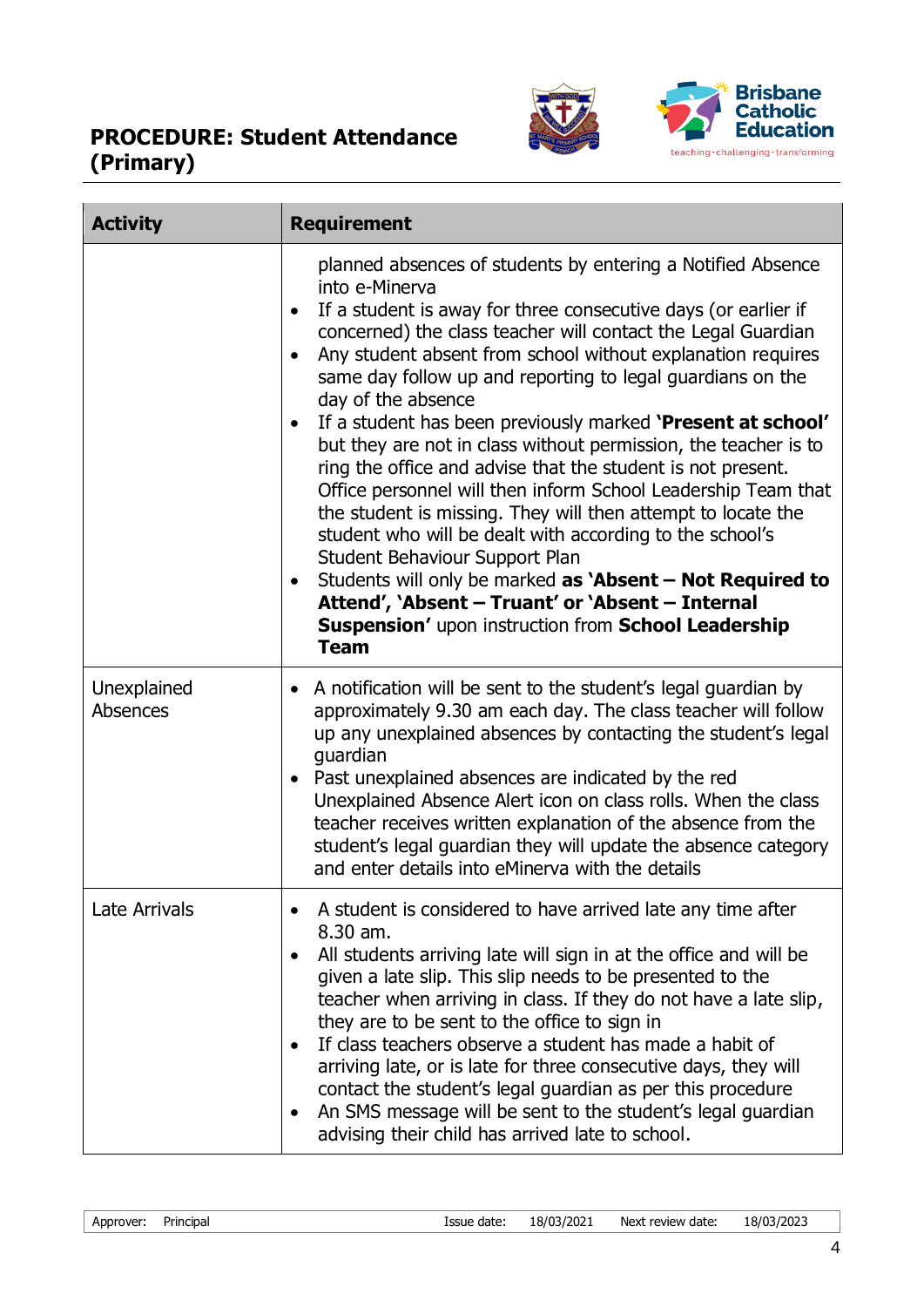

| <b>Activity</b>                          | <b>Requirement</b>                                                                                                                                                                                                                                                                                                                                                                                                                                                                                                                                                                                                                                                                                                                      |
|------------------------------------------|-----------------------------------------------------------------------------------------------------------------------------------------------------------------------------------------------------------------------------------------------------------------------------------------------------------------------------------------------------------------------------------------------------------------------------------------------------------------------------------------------------------------------------------------------------------------------------------------------------------------------------------------------------------------------------------------------------------------------------------------|
| Early Departures                         | A student is considered to be leaving early any time before<br>2.40pm. All students leaving early will provide a note from the<br>legal guardian in their diary to their class teacher. The class<br>teacher will sign that they have sighted this note. Only<br>students who have notes signed by their class teacher will be<br>given permission to sign out of the office.<br>If parents inform the school that they are picking up their<br>child/ren they will sign the child/ren out at the school<br>office. School Secretaries will contact classroom teachers and<br>request student to come to the office.<br>An SMS message will be sent after school finishes advising<br>Main Contacts their student has signed out early. |
| <b>SMS Messages</b>                      | Unexplained Absences: An SMS message will be sent to the<br>student's legal guardian at 9.30am each day advising of any<br>'Unexplained' absences<br>Late Arrivals and Early Departures: An SMS message will be<br>sent to a student's legal guardian advising of students who<br>have arrived late or left early<br>Any incorrect messages caused by incorrect roll-marking will<br>be made known to the APRE/PLL/Principal. The teacher will<br>follow up by telephoning the student's legal guardian                                                                                                                                                                                                                                 |
| Non-Marking of<br><b>Electronic Roll</b> | If the school computer system is offline, hard copies of all<br>$\bullet$<br>class rolls will be provided by the office. Once the system is<br>online the class teacher will mark the roll so that the records<br>are correct. This may be done the next day if necessary. Only<br>administrators can amend marked rolls in consultation with<br>the APA or APRE<br>In the event of an evacuation, hard copies of rolls will be<br>taken to the evacuation area to be marked by class teachers.<br>Class teachers will advise a member of the Leadership Team<br>of any unexplained absentees<br>During a lockdown the roll will not be marked                                                                                          |
| <b>Activities</b>                        | An activity will be entered into eMinerva for students<br>attending excursions, camps and other school-based activities<br>A yellow alert will appear next to the student's name on class<br>rolls to indicate the student has a timetable clash. The activity<br>will be marked by the staff member responsible for the event,<br>e.g. 'Present – Work Study'; 'Present – Excursion'. This                                                                                                                                                                                                                                                                                                                                             |